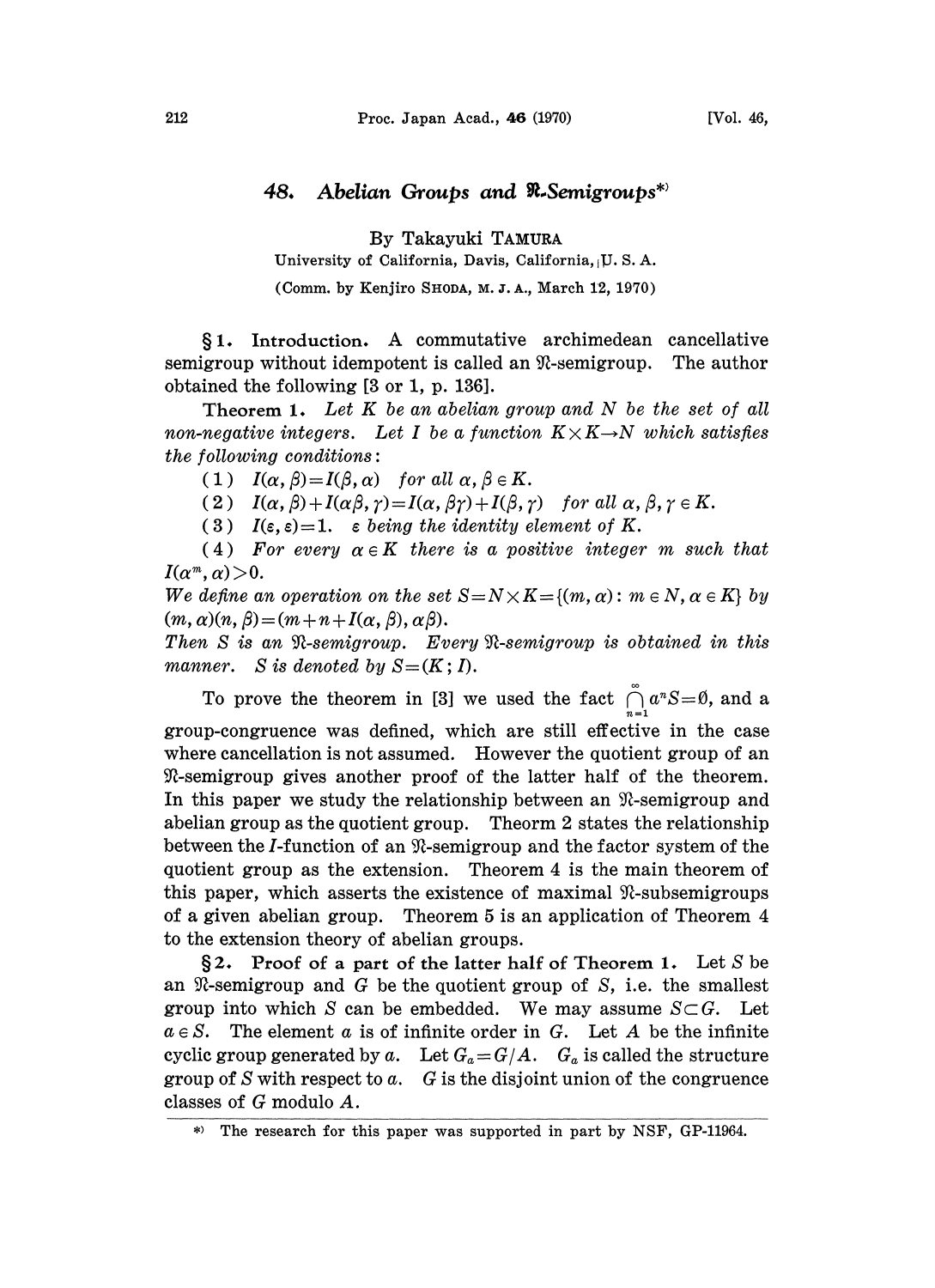$$
[0, 3]
$$

$$
G=\bigcup_{\xi\in G_{a}}A_{\xi}
$$

where  $A_{\varepsilon}$  is the class corresponding to  $\xi \in G_a$  and in particular  $A_{\varepsilon} = A$ . we will prove

(5)  $S \cap A_s \neq \emptyset$  for all  $\xi \in G_a$ .

Let  $x \in A_{\varepsilon}$ . Recalling the definition of the quotient group,  $x = bc^{-1}$  for Let  $x \in A_{\epsilon}$ . Recalling the definition of the quotient group,  $x = bc^{-1}$  for some b,  $c \in S$ , or  $xc = b$ . Since S is archimedean,  $cd = a^m$  for some  $d \in S$  and some positive integer m. Then  $xc = b$  implies  $xa^m = bd$ , that is,  $xa^m \in S \cap A_{\epsilon}$ . Let  $S_{\epsilon} = S \cap A_{\epsilon}$  for  $\xi \in G_a$ . In particular  $S_{\epsilon} = S \cap A_{\epsilon}$  $=\{a^i : i=1, 2, 3, \cdots\}.$  Then  $S=\bigcup_{\xi \in G_a} S_{\xi}$ , and S is homomorphic onto  $G_a$ under the restriction of the natural mapping,  $G \rightarrow G_a$ , to S. Let  $x_i \in A_i$ and let  $\{x_{\varepsilon} : \xi \in G_a\}$  be a complete representative system of G modulo A. We will prove there is an integer  $\delta(\xi)$  such that for each  $\xi$ ,

if  $\delta(\xi) \leq m$ ,  $x_{\xi} a^m \in S$  but if  $m < \delta(\xi)$ ,  $x_{\xi} a^m \notin S$ .

It is obvious that  $x_{\epsilon}a^i \in S_{\epsilon}$  implies  $x_{\epsilon}a^j \in S_{\epsilon}$  for all  $j \geq i$ . Since certainly If  $o(\xi) \leq m$ ,  $x_{\xi}a^m \in S$  but if  $m < o(\xi)$ ,  $x_{\xi}a^m \in S$ .<br>It is obvious that  $x_{\xi}a^i \in S_{\xi}$  implies  $x_{\xi}a^j \in S_{\xi}$  for all  $j \geq i$ . Since certainly  $S_{\xi} \neq \emptyset$  by (5), it is sufficient to show  $S_{\xi} \neq \{x_{\xi}a$ Suppose the contrary. Then  $x_{\varepsilon} \in S_{\varepsilon}$ . By archimedeaness  $yx_{\varepsilon} = a^k$  for some  $y \in S$  and some  $k>0$ . Then  $yx_{\epsilon}a^i = a^{k+i} \in S$  for all integers *i*; hence  $A \subset S$ . This is a contradiction to  $S_{\epsilon} = \{a^i : i \geq 1\}$ . Let  $p_{\epsilon} = a^{i(\epsilon)} x_{\epsilon}$ .  $p_{\varepsilon}$  cannot be divisible by a, in S.  $S_{\varepsilon}$  contains  $p_{\varepsilon}$ ; in particular  $p_{\varepsilon} = a$ .  $p<sub>ε</sub>$  is called a prime with respect to a. Therefore for any element x of S there is  $m\geq 0$  and  $p_{\varepsilon}$  such that  $x=a^mp_{\varepsilon}$  where  $m, p_{\varepsilon}$  are unique and if x itself is a prime,  $m=0$ . For the remaining part the same argument as in the original paper is effective.

**Theorem 2.** Let S be an  $\Re$ -semigroup,  $S = (K, I)$ . The quotient group G of S is the abelian extension of the additive group Z of all integers by the abelian group K with respect to the factor system  $c(\alpha, \beta)$ <sup>1</sup> defined by

 $c(\alpha, \beta) = I(\alpha, \beta) - 1.$ **Proof.** Let  $G = \{((x, \alpha)) : x \in \mathbb{Z}, \alpha \in \mathbb{K}\}\)$  in which  $((x, \alpha))((y, \beta)) = ((x + y + c(\alpha, \beta), \alpha\beta)), \quad c(\alpha, \beta) = I(\alpha, \beta)-1$ 

and

$$
((x,\alpha))^{-1} = ((-x-c(\alpha,\alpha^{-1}),\alpha^{-1}))
$$

G is the extension of  $A = \{(x, \varepsilon) : x \in Z\}$  by K. Now let  $S' = \{(n, \alpha)\}$ ;  $\alpha \in K$ ,  $n=1, 2, \dots$ . Then  $S \cong S'$  by the map  $f : (n, \alpha) \rightarrow ((n+1, \alpha))$ . Next we will prove  $G$  is generated by  $S'$  in the sense of groups:

 $((0, \alpha)) = ((n, \alpha))((n, \varepsilon))^{-1}$ 

and if  $x>0$ ,

 $((-x, \alpha)) = ((n, \alpha))((n + x, \varepsilon))^{-1}.$ 

The element  $(0, \varepsilon)$  of S is mapped to  $((1, \varepsilon))$  of S'. It is easy to see that the structure group of S' with respect to  $((1, \varepsilon))$  is isomorphic to K.

<sup>1)</sup> See [2]. c satisfies  $c(\alpha, \beta)=c(\beta, \alpha)$ ,  $c(\alpha, \beta)+c(\alpha\beta, \gamma)=c(\alpha, \beta\gamma)+c(\beta, \gamma)$ ,  $c(\epsilon, \epsilon)=0$  $($ s identity).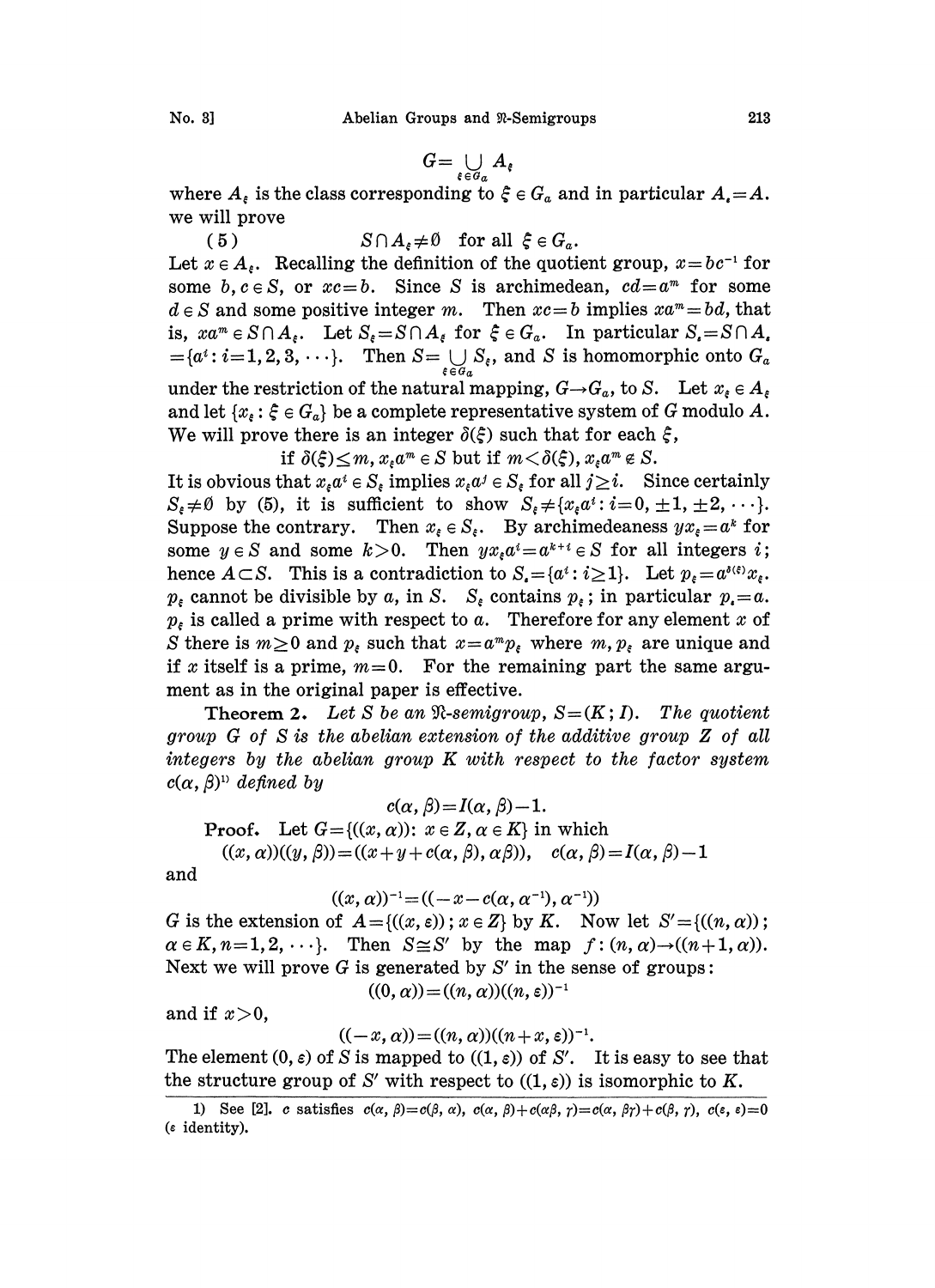214 T. TAMURA [Vol. 46,

 $\S$ 3. Maximal  $\Re$ -subsemigroup. Let G be an abelian non-torsion group, S be an  $\mathcal R$ -subsemigroup of G and A be an infinite cyclic subgroup [a] of G generated by an element  $\alpha$  of S.

Lemma 3. The following are equivalent:

 $(6)$  G is the quotient group of S.

 $(7)$   $G=A S$ .

(8) S intersects each congruence class of G modulo A.

Proof. (8) immediately follows from (6) as a consequence of (5) in § 2. (7) $\rightarrow$ (6), (8) $\rightarrow$ (7) are obvious.

Theorem 4. Let G be an abelian group which is not torsion. Let a be an element of infinite order of G. There exists a (maximal)  $\Re$ -subsemigroup S containing a such that G is the quotient group of S.

**Proof.** The operation in G and S will be denoted by  $+$ . Let D be an abelian divisible group into which G can be embedded. According to the theory of abelian groups,  $D$  is the direct sum (i.e. the restricted direct product): [See, for example, 2].

$$
D=\sum_{\lambda\in\Lambda}R_{\lambda}\bigoplus\sum_{\mu\in M}C_{\mu}
$$

where  $R_i$ 's are the copies of the group of all rational numbers under addition and  $C_{\mu}$ 's are the quasicyclic groups  $\bigcup_{n=1}^{\infty} C(p_{\mu}^{n}), p_{\mu}$ 's being various primes. Let  $\pi_{\lambda}: D \to R_{\lambda}$  and  $\pi_{\mu}: D \to C_{\mu}$  be the projections of D to  $R_{\lambda}$  and  $C_{\mu}$  respectively. Since a is of infinite order there is  $\lambda_1 \in A$  such primes. Let  $\pi_{\lambda}: D \to R_{\lambda}$  and  $\pi_{\mu}: D \to C_{\mu}$  be the projections of D to  $R_{\lambda}$ that  $\pi_{\lambda}(a) \neq 0$ . The reason is this: Suppose  $\pi_{\lambda}(a)=0$  for all  $\lambda \in \Lambda$ . Then only a finite number of the components  $\pi_{\mu}(a)$ ,  $\mu \in M$ , are not 0, therefore a would be of finite order. We assume  $\pi_{\lambda_1}(a) > 0$ .

Define  $S^* = \{x \in D : \pi_{\lambda}(x) > 0\}.$ 

It is obvious that  $S^*$  is commutative, cancellative and has no idempotent, and  $a \in S^*$ . To prove  $S^*$  is archimedean, we see first  $S^* \cong P_{\lambda_1} \oplus (\sum_{\lambda \in \Lambda} R_{\lambda} \oplus \sum_{\mu \in \Lambda} C_{\mu})$ 

$$
S^* \cong P_{\lambda_1} \oplus (\sum_{\substack{\lambda \in \Lambda \\ \lambda \neq \lambda_1}} R_{\lambda} \oplus \sum_{\mu \in M} C_{\mu})
$$

where  $a \in P_{\lambda_1}$  and  $P_{\lambda_1}$  is the semigroup of all positive rational numbers under addition.  $P_{\lambda_1}$  is archimedean, and the second factor (i.e. the sum of all factors within the parentheses) is a group, hence archimedean; therefore it is easy to show that  $S^*$  is archimedean. Thus it has been proved that  $S^*$  is an  $\mathfrak{R}$ -semigroup containing a. We will prove  $D=A+S^*$ . Let  $x \in D$ . Choose a positive integer n such that  $n\pi_{\lambda}(a)+\pi_{\lambda}(x)>0$ . Then  $n\cdot a+x\in S^*$ , hence  $D\subseteq A+S^*$ . The other direction is obvious. Next let  $S = G \cap S^*$ . S will be one of  $\Re$ -semigroups which are claimed. Clearly S contains  $\alpha$  and S is commutative, cancellative and has no idempotent. Since  $S^*$  intersects all the congruence classes of D modulo A (by Lemma 3),  $S^*$ , hence S does all the congruence classes of G modulo A, that is,  $G = A + S$ . It remains to show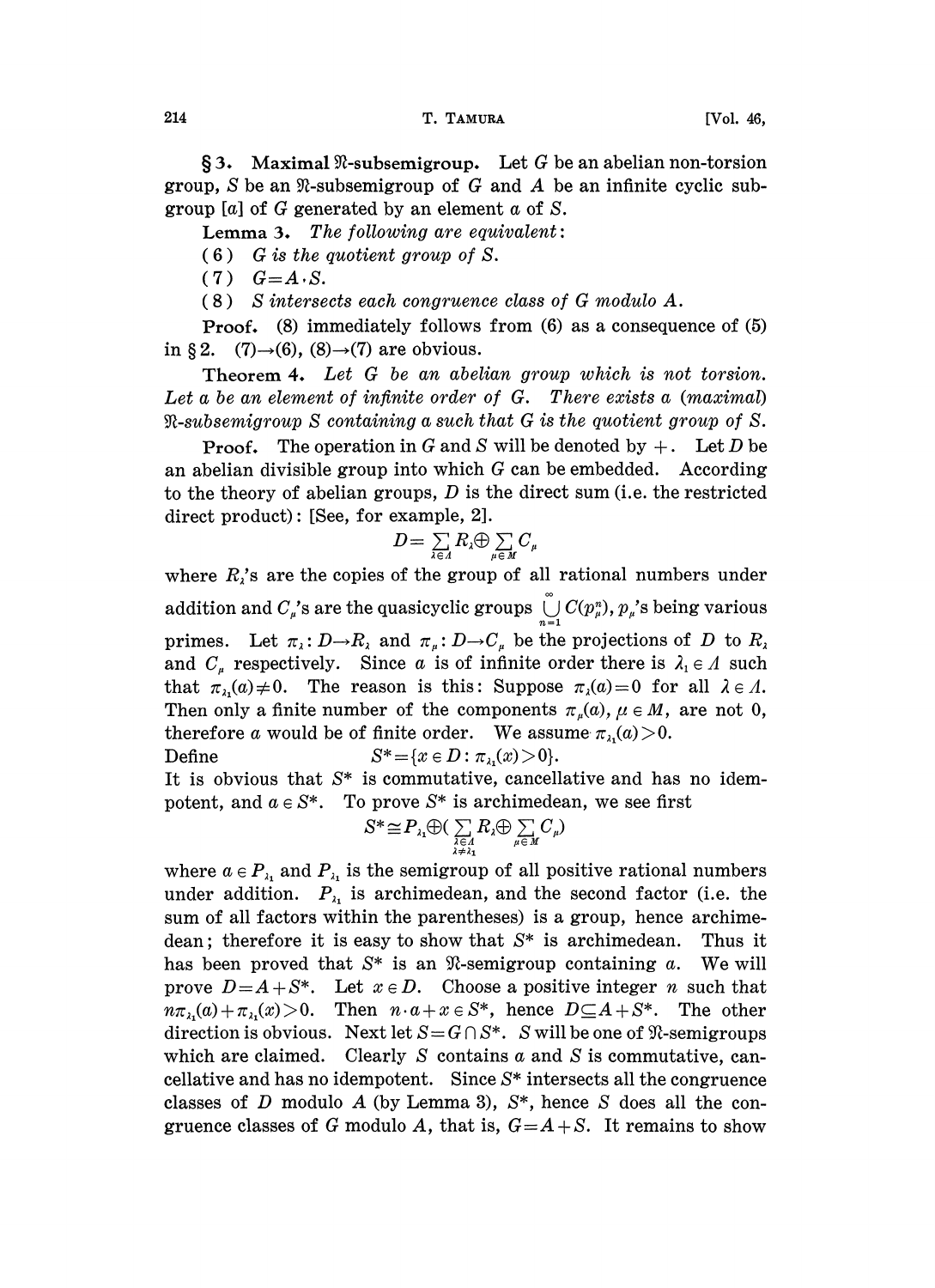that S is archimedean. Let  $x, y \in S$ . Since  $S^*$  is archimedean there are a positive integer m and an element  $z \in S^*$  such that  $m \cdot x = y + z$ . On the other hand since  $x, y \in G$ ,  $z \in G$ . Consequently  $z \in S$ . It goes without saying that G is the quotient group of  $S$  by Lemma 3. To prove the existence of  $\alpha$  maximal one, use Zorn's lemma: We can easily prove that if  $S_{\varepsilon}, \xi \in \mathbb{Z}$ , are  $\Re$ -semigroups containing a as above and if  $S_{\varepsilon} \subset S_{\eta}$  for  $\xi < \eta$ , then  $\bigcup_{\xi \in \mathcal{S}} S_{\varepsilon}$  is also such one.

## 4. Application to abelian group theory.

Theorem 5. Let K be an abelian group and A be the group of all integers under addition. If G is an abelian extension of A by K with respect to a factor system  $f(\alpha, \beta), K \times K \rightarrow A$ , then there exists a factor system  $g(\alpha, \beta)$  such that

 $(9)$   $g(\alpha, \beta) \ge 0$ 

(10)  $g(\alpha, \beta)$  is equivalent<sup>2</sup> to  $f(\alpha, \beta)$ .

**Proof.** By the assumption, let  $G = \{((m, \alpha)) : \alpha \in K, m = 0, \pm 1, \ldots\}$  $\pm 2, \cdots$  in which

(11)  $((m, \alpha))((n, \beta)) = ((m + n + f(\alpha, \beta), \alpha\beta)).$ 

Let  $\varepsilon$  be the identity element of K. By Theorem 4 there is an  $\mathcal{R}$ - $\delta(\alpha)$ , in particular  $\delta(\epsilon)=1$ , such that  $((m, \alpha)) \in S$  for all  $m \geq \delta(\alpha)$ . of S. Recalling the proof in §1, for each  $\alpha \in K$  there is an integer  $\delta(\alpha)$ , in particular  $\delta(s) = 1$ , such that  $((m, \alpha)) \in S$  for all  $m > \delta(\alpha)$ . subsemigroup S containing  $((1, \varepsilon))$  such that G is the quotient group Hence

(12) 
$$
S = \{((m, \alpha)) : m \ge \delta(\alpha), \alpha \in K\}.
$$
 Since S is closed with respect to the group operation,

 $m+n+f(\alpha,\beta) \ge \delta(\alpha\beta)$ 

holds for all  $m \geq \delta(\alpha)$  and all  $n \geq \delta(\beta)$ . This is equivalent to  $\delta(\alpha) + \delta(\beta) + f(\alpha, \beta) \geq \delta(\alpha\beta).$ 

Let  $g(\alpha, \beta) = f(\alpha, \beta) + \delta(\alpha) + \delta(\beta) - \delta(\alpha \beta)$ . Then  $g(\alpha, \beta)$  is a factor system which is equivalent to  $f(\alpha, \beta)$  and

$$
g(\alpha, \beta) \geq 0.
$$

Problem. Can Theorem 5 be directly proved without using Theorem 4? Can Theorem <sup>5</sup> be generalized to the case where A is an ordered group ?

Addendum. Let  $G$  be a non-torsion abelian group, that is, the abelian extension of the additive group A of all integers by an abelian group K with respect to a factor system f. If  $\delta$  is a map,  $K\rightarrow A$ , satisfying

(i)  $\delta(\varepsilon)=1$   $\varepsilon$  being the identity of K,

(ii)  $f(\alpha,\beta)+\delta(\alpha)+\delta(\beta)-\delta(\alpha\beta)\geq 0$  for all  $\alpha,\beta\in K$ ,

<sup>2)</sup> See [2].  $g(\alpha, \beta)$  is said to be equivalent to  $f(\alpha, \beta)$  if there is  $\varphi: K \rightarrow A$  such that  $g(\alpha, \beta)=f(\alpha, \beta)+\varphi(\alpha)+\varphi(\beta)-\varphi(\alpha\beta).$